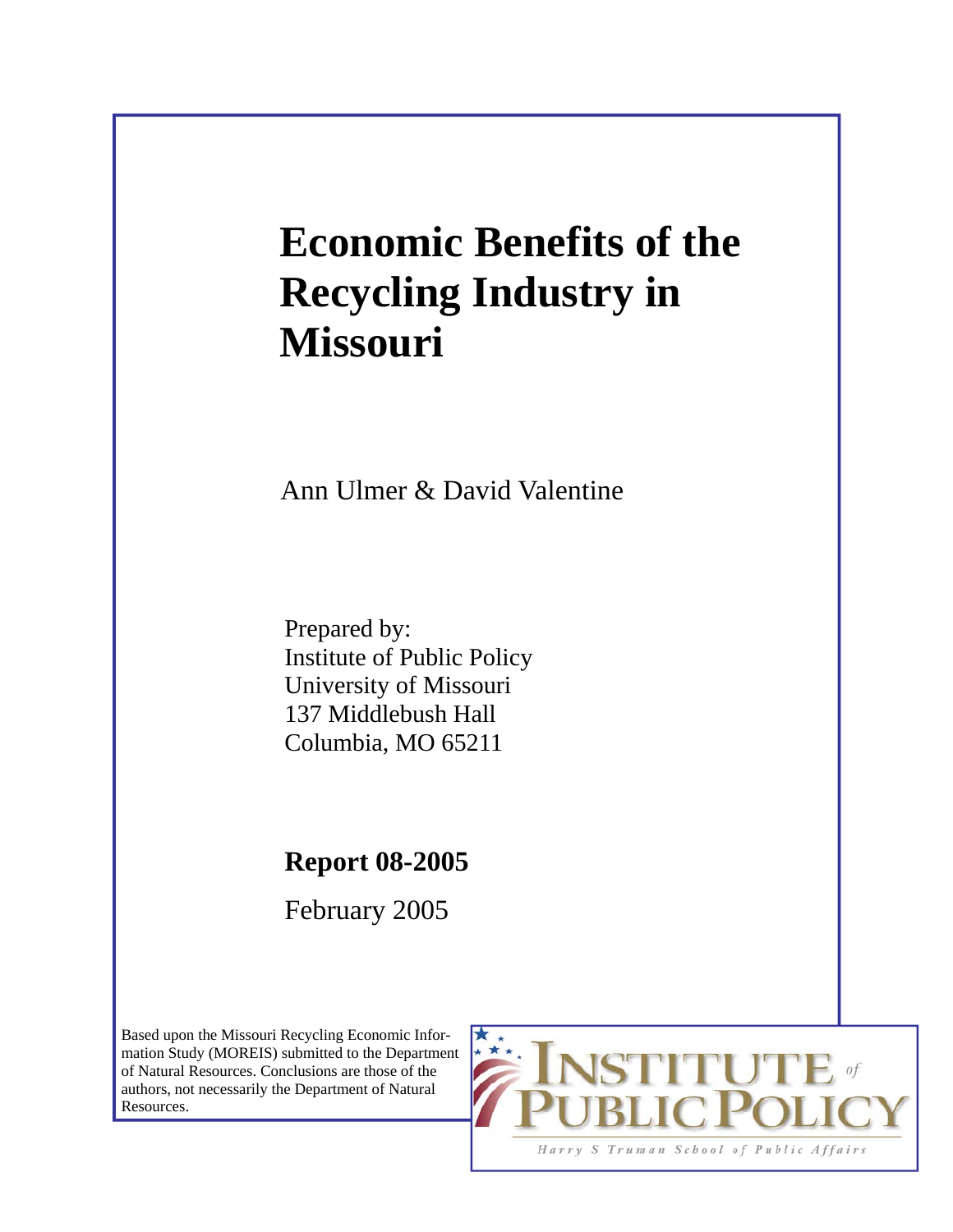# Economic Benefits of the Recycling Industry in Missouri

# Ann Ulmer & David Valentine  $<sup>1</sup>$ </sup>

The recycling, remanufacturing, and reuse industry (RRR) plays an important role in Missouri by reducing the use of raw natural resources and by reducing energy consumption. Recycling activities also provide important economic benefits beyond environmental benefits. The Missouri Recycling Economic Information Study (MOREIS), funded by the Environmental Improvement and Energy Resources Authority (EIERA), was conducted to determine the extent of economic benefits of recycling for Missourians.

A survey was conducted of potential recycling, remanufacturing, and reuse firms in the state. The survey data along with data from the North American Industry Classification System (NAICS) were used to estimate the direct economic impact of the industry in Missouri. Secondary impacts were then calculated from the direct economic impact.

The study examined four business sectors, recycling collection, recycling processing, recycling manufacturing, and reuse and remanufacturing. The four business sectors are subdivided into 26 business categories. Data gathered from a mail survey were used in 11 business categories, a calculation based on industry data for 2 categories, and existing data were drawn from the NAICS for the remaining 13 categories. The approach used here permits comparison with the United States Recycling Economic Information Study (USREIS) and other state studies that were based upon the methodology used in USREIS.

Three levels of economic impact were used. Data are presented according to the direct effects (actual business employees, sales, and payroll), indirect effects (the effect of purchasing products and services from other business in order to produce a product), and induced effects (wages paid to employees in the direct and supporting industries that are available for employees to purchase goods and services). The induced effect is the total effect the industry has on the region.

#### **Direct Effects of the RRR Industry**

The study identified 1,228 firms with 28,026 employees directly involved in the RRR industry in Missouri, with \$707.3 million in annual payroll, and \$5.1 billion in sales. The Recycling Processing sector has the largest number of establishments (358) followed by the Reuse and Remanufacturing sector (357); however the Recycling Manufacturing sector provides the most benefit to the state with \$2.4 billion in direct sales, \$475.5 million in direct payroll, and 17,962 in direct employees. The Recycling Manufacturing sector provides 48% of total direct sales, 67% of direct payroll, and 64% of direct employment. These totals reflect the estimated impact of the firms identified as potential RRR firms in the survey.

#### *Figure 1.*



#### **Total Direct Sales by Industry Sector**



<sup>\*</sup> Three NAICS codes did not disclose data and two business categories of the survey did not provide enough data to draw conclusions. \*\* Two NAICS codes did not disclose data.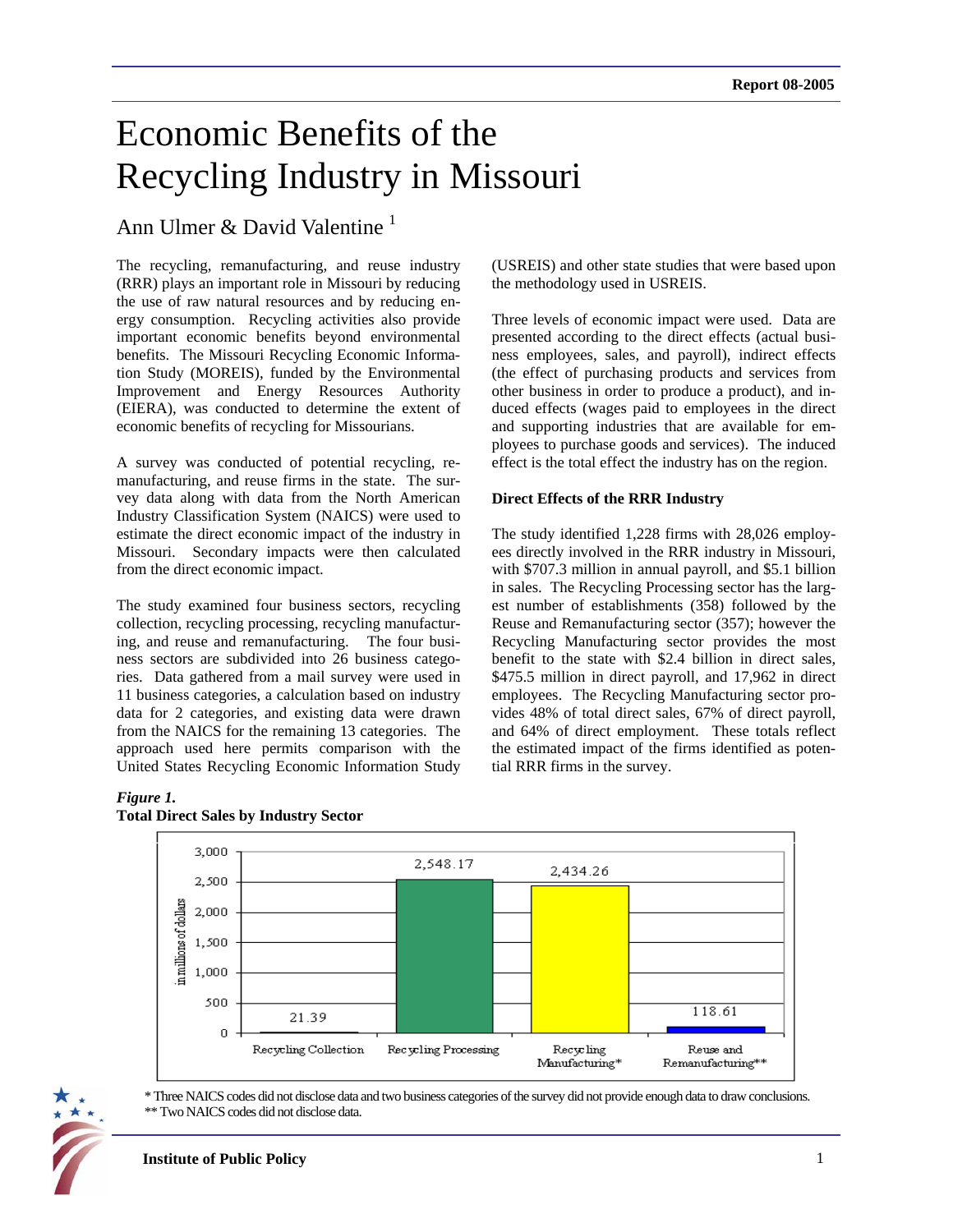



\* Three NAICS codes did not disclose data and two business categories of the survey did not provide enough data to draw conclusions. \*\* Two NAICS codes did not disclose data.

#### **Table 1**

*Direct Effects of the Missouri RRR Industry* 

|                                             | Number of<br>Establis hments | Sales<br>(\$1,000) | Payroll<br>\$1,000 | Employees |
|---------------------------------------------|------------------------------|--------------------|--------------------|-----------|
| Recycling<br>Collection                     | 199                          | 21,392             | 14,777             | 547       |
| Recycling<br>Processing                     | 358                          | 2,548,167          | 184,414            | 6,248     |
| Recycling<br>$\mathbf{M}$ anufacturing $^1$ | 314                          | 2,434,264          | 475,510            | 17,962    |
| Reuse and<br>$R$ emanufacturing $^2$        | 357                          | 118,613            | 32,606             | 3,269     |
| Total                                       | 1,228                        | 5,122,436          | 707,307            | 28,026    |

<sup>1</sup> Three NAICS codes did not disclose data and two business categories of the survey did not provide enough data to draw conclusions. 2 Two NAICS codes did not disclose data.

The direct totals represent a conservative estimate of the industry because the researchers did not make any assumptions about the firms not identified as part of the original database.

# **Total Effects of the RRR Industry**

The total impact of the RRR Industry on the state of Missouri includes 80,019 employees, \$1.7 billion in payroll, and \$8.8 billion in sales. The total impact of the RRR industry includes all employees, payroll, and sales directly related to the industry as well as all secondary impacts to support industries.

# **Table 2**

*Total Effects of the RRR Industry by Business Sector*

|                                           | Sales     | Paymoll   |           |
|-------------------------------------------|-----------|-----------|-----------|
|                                           | (\$1,000) | (\$1,000) | Employees |
| Recycling<br>Collection                   | 40,777    | 27,813    | 1,188     |
| Recycling<br>Processing                   | 4,503,707 | 461,059   | 17,215    |
| Recycling<br>Manufacturing <sup>1</sup>   | 4,072,534 | 1,201,991 | 54,738    |
| Reuse and<br>Remanufacturing <sup>2</sup> | 226,242   | 68,474    | 6,878     |
| Total                                     | 8,843,260 | 1,759,337 | 80,019    |

<sup>1</sup> Three NAICS codes did not disclose data and two business categories of the survey did not provide enough data to draw conclusions. 2 Two NAICS codes did not disclose data.

#### **Comparison of the RRR Industry to Other Missouri Industries**

According to the 1997 NAICS data, there are a total of 133,402 business establishments in the state of Missouri that fall into 19 two digit industry codes.<sup>2</sup> The RRR industry is compared with four other similar size and more well understood industries, Construction, Accommodation and Food Service, Real Estate and Rental and Leasing, and Utilities.

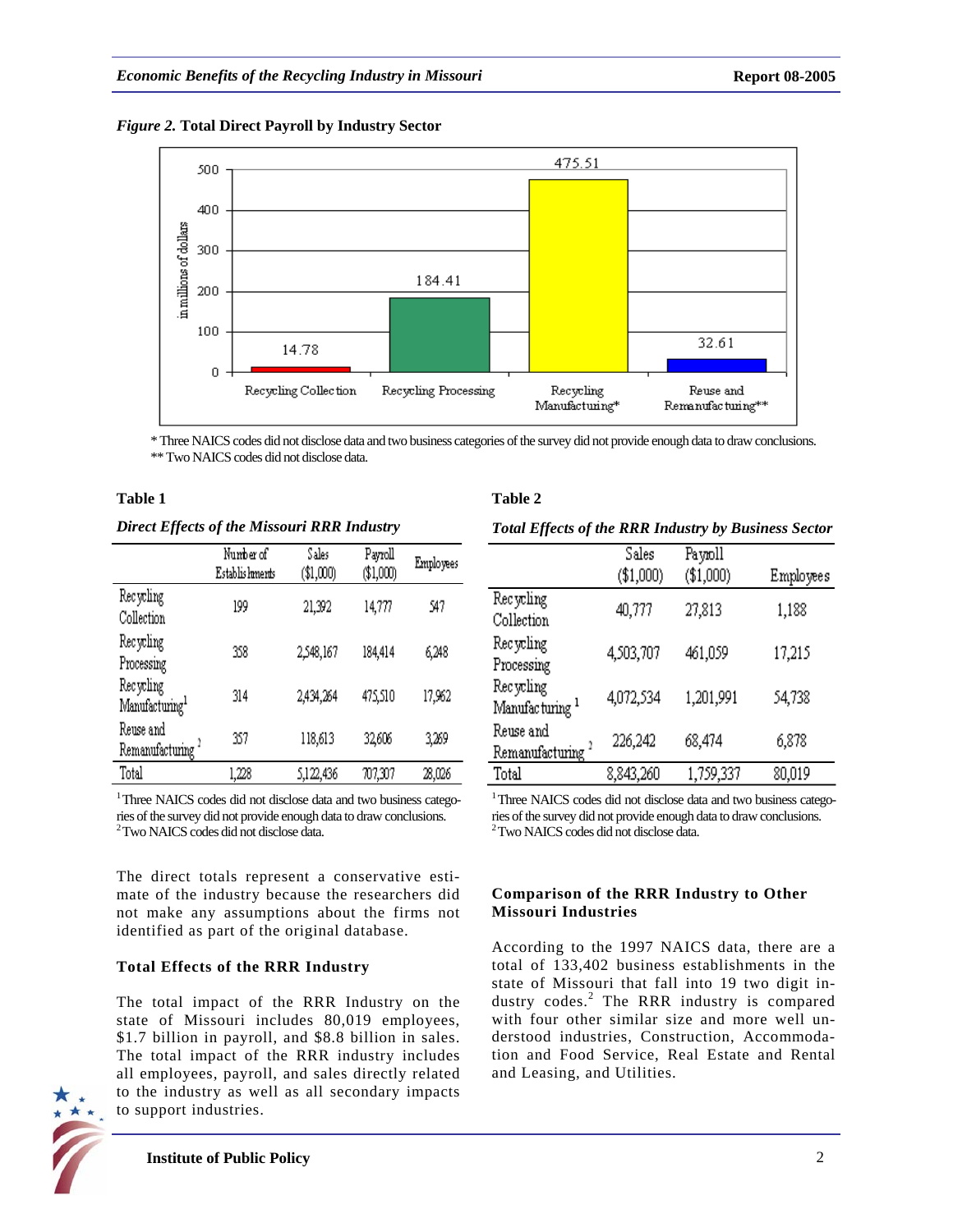# *Figure 3*

**Total Direct Sales by Various Missouri Industries** 



\* Based on study results.

# *Figure 4*

#### **Total Direct Employees in Various Missouri Industries**



\* Based on study results.

# **Conclusion**

The RRR industry benefits Missouri over and above the obvious reduction in the use of raw materials and a decrease in energy usage by providing jobs and sales in the state of Missouri. The direct impact of the industry includes 28,026 employees, \$707.3 million in

payroll, and \$5.1 billion in sales. The total impact of the industry accounts for 80,019 employees, \$1.7 billion in payroll, and \$8.8 billion in sales.